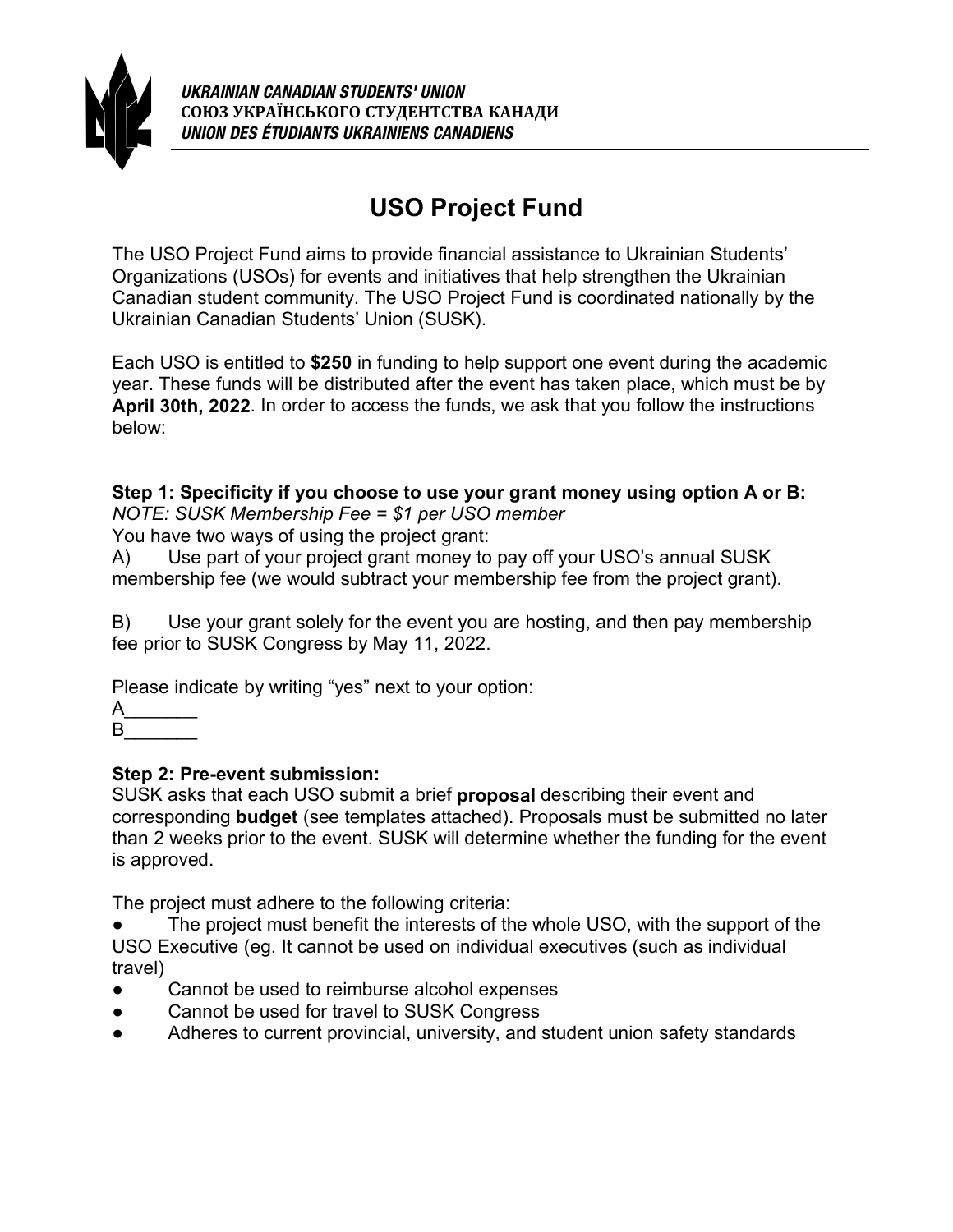

In addition, USOs must acknowledge SUSK's funding in some capacity; this could be on the Facebook event, on an event poster, etc. If a USO requires the SUSK logo, please contact [vp@susk.ca.](mailto:vp@susk.ca)

#### **Step 3: Post-event submission:**

SUSK asks that following their local event, each USO submit the following:

- A **financial report** for your local event (see template attached)

- A summary of the event with what went well, what could be improved, and any feedback you may have received

- A copy of any releases you may have shared with your members and/or stakeholders regarding the event (ex. press release for media, article for local

newspaper, photos posted to your USO website or social media pages) - A minimum of one photo with captions from the event (photos from an iPhone are acceptable, as are screenshots for virtual events)

- USO financial information: full formal name of the USO and full name and mailing address of the USO's President and/or Treasurer/Finance Director that will receive the funds

During the pandemic, we are encouraging virtual events. If you are having an in-person event, you must submit a list of preventative measures you are taking to meet your provincial COVID-19 health guidelines, university guidelines, and student union guidelines. Here is a list of possible items you can request funding for for virtual events:

- Online food order vouchers (ie. Skip the Dishes, Uber Eats)
- Speaker honorariums
- Zoom premium subscription
- Workshop supplies (to be mailed or delivered)
- Safety Items: PPE, Masks, hand sanitizer, dividers, gloves

*If you are a new or newly revived USO (within the past 2 years of establishment/ reestablishment), you are eligible to apply for the project fund as a lump sum grant. You are not required to fill out the financial report. You must provide a project proposal.*

Please submit the above information to  $vp@susk.ca$ .

Danya Pankiw Larisa Hemon

SUSK President **SUSK SUSK President** SUSK Vice President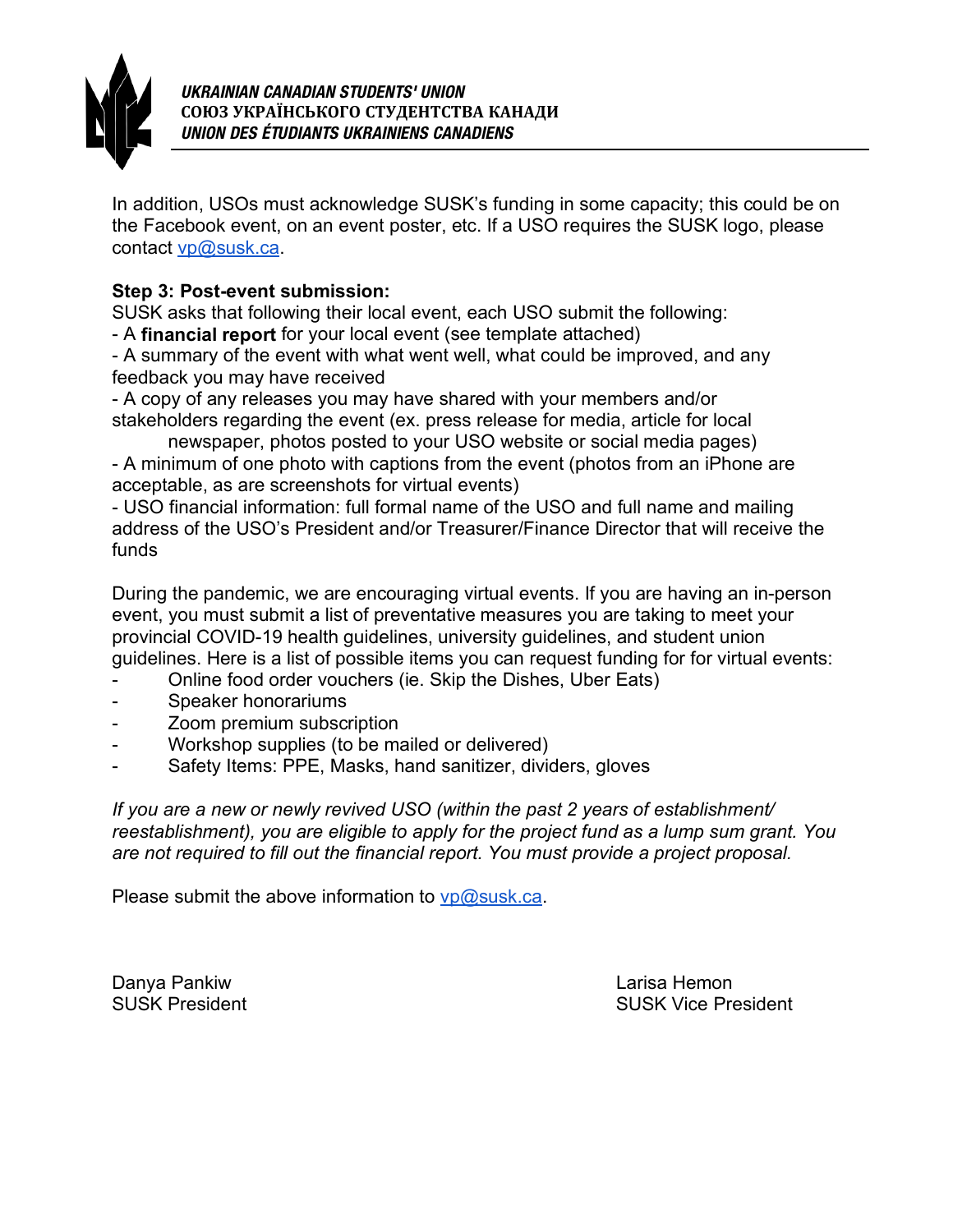

### **PROPOSAL**

1. Event details.

*Please provide the name, date and time, venue/online platform, and target audience of your event.* 

### 2. Event description

*Please provide a brief outline of the event, including: the purpose of the event, a description of the event program, and an explanation of how the event will strengthen the Ukrainian Canadian student community (maximum 500 words).*

3. Safety Considerations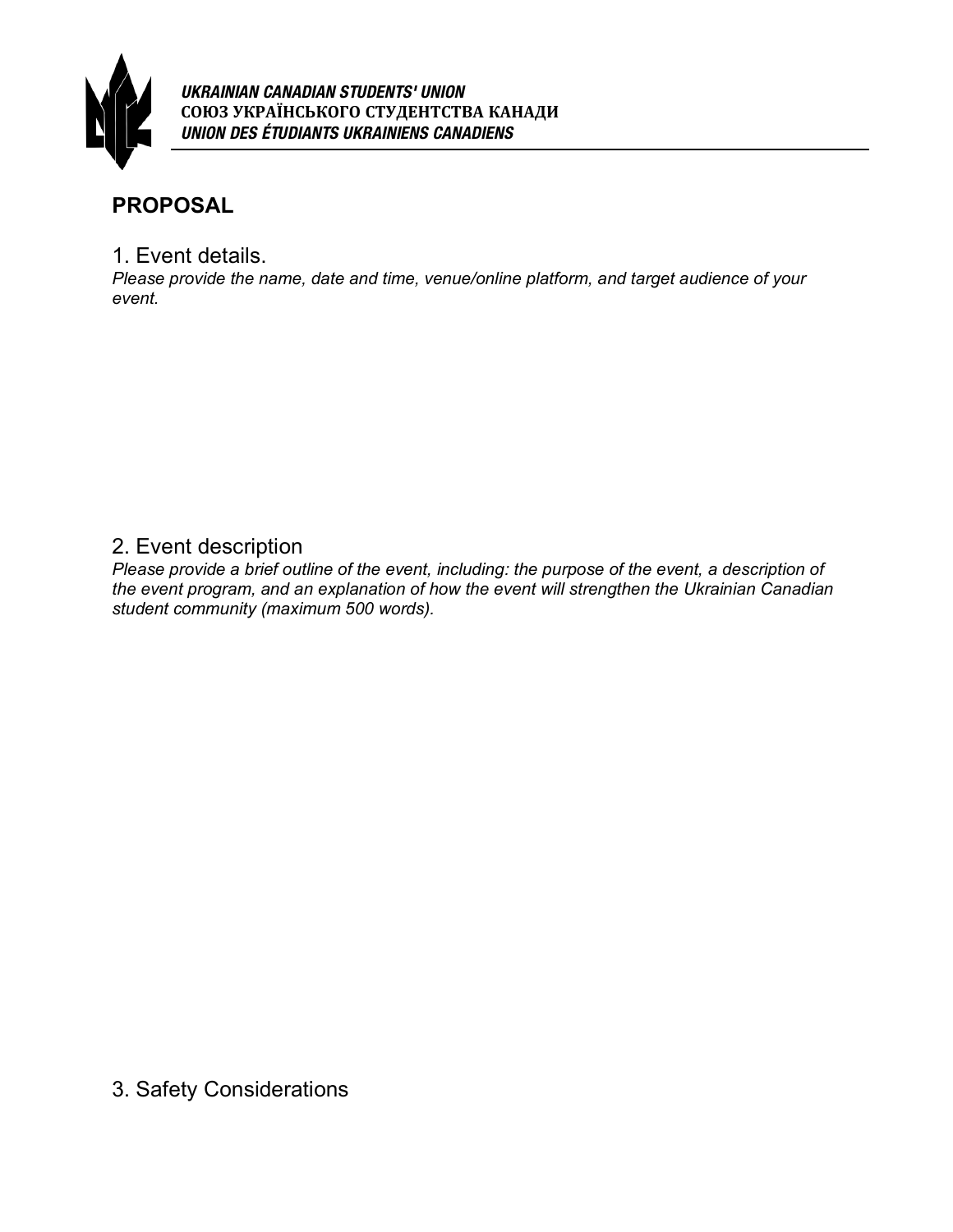

*UKRAINIAN CANADIAN STUDENTS' UNION* **СОЮЗ УКРАЇНСЬКОГО СТУДЕНТСТВА КАНАДИ** *UNION DES ÉTUDIANTS UKRAINIENS CANADIENS*

*If your event is in person, please provide information on how you will be meeting provincial COVID-19 health guidelines, university guidelines, and student union guidelines. Please provide web links to the guidelines that pertain to your USO (provincial, university, student unions, etc.).*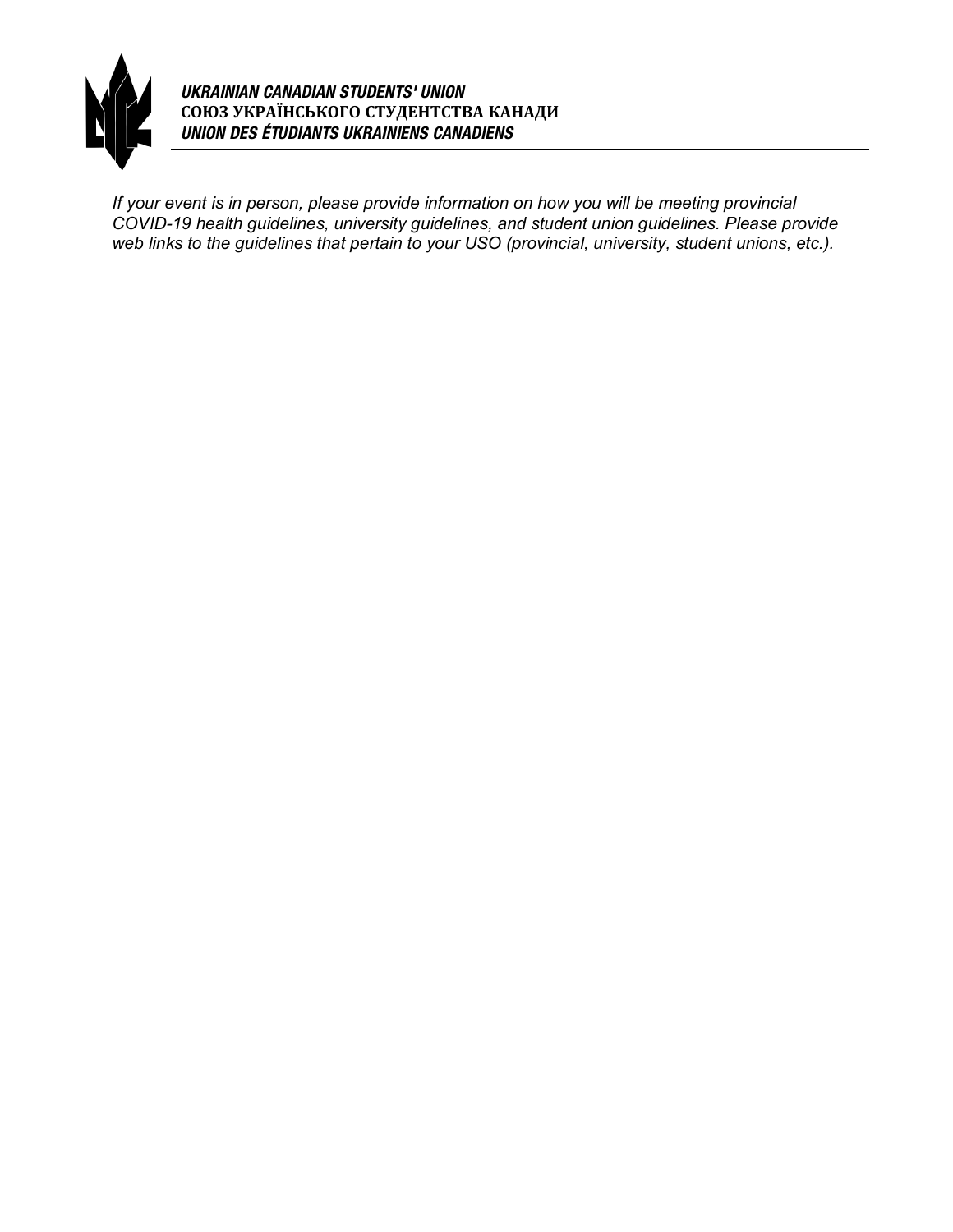

#### *UKRAINIAN CANADIAN STUDENTS' UNION* **СОЮЗ УКРАЇНСЬКОГО СТУДЕНТСТВА КАНАДИ** *UNION DES ÉTUDIANTS UKRAINIENS CANADIENS*

## **BUDGET**

(Submitted before event)

| <b>Expenses</b>                     | <b>Estimated</b> |
|-------------------------------------|------------------|
| Venue/Online Platform               |                  |
|                                     |                  |
| Catering/Food                       |                  |
|                                     |                  |
| <b>Marketing</b>                    |                  |
| - Poster printing                   |                  |
| - Name tags                         |                  |
| - Tickets                           |                  |
|                                     |                  |
| Misc.                               |                  |
| - Balloons, streamers, etc.         |                  |
| - Projector rental                  |                  |
|                                     |                  |
| Personal Protective Equipment       |                  |
| Masks, gloves, hand sanitizer, etc. |                  |
| <b>TOTAL EXPENSES</b>               |                  |
| Income                              | <b>Estimated</b> |
| Sponsorship                         |                  |
| - Sponsor 1                         |                  |
| - Sponsor 2                         |                  |
| - Sponsor 3                         |                  |
| Admission/registration fees         |                  |
| <b>TOTAL INCOME</b>                 |                  |
| <b>Net Income</b>                   | <b>Estimated</b> |
| (Total Income - Total Expenses)     |                  |